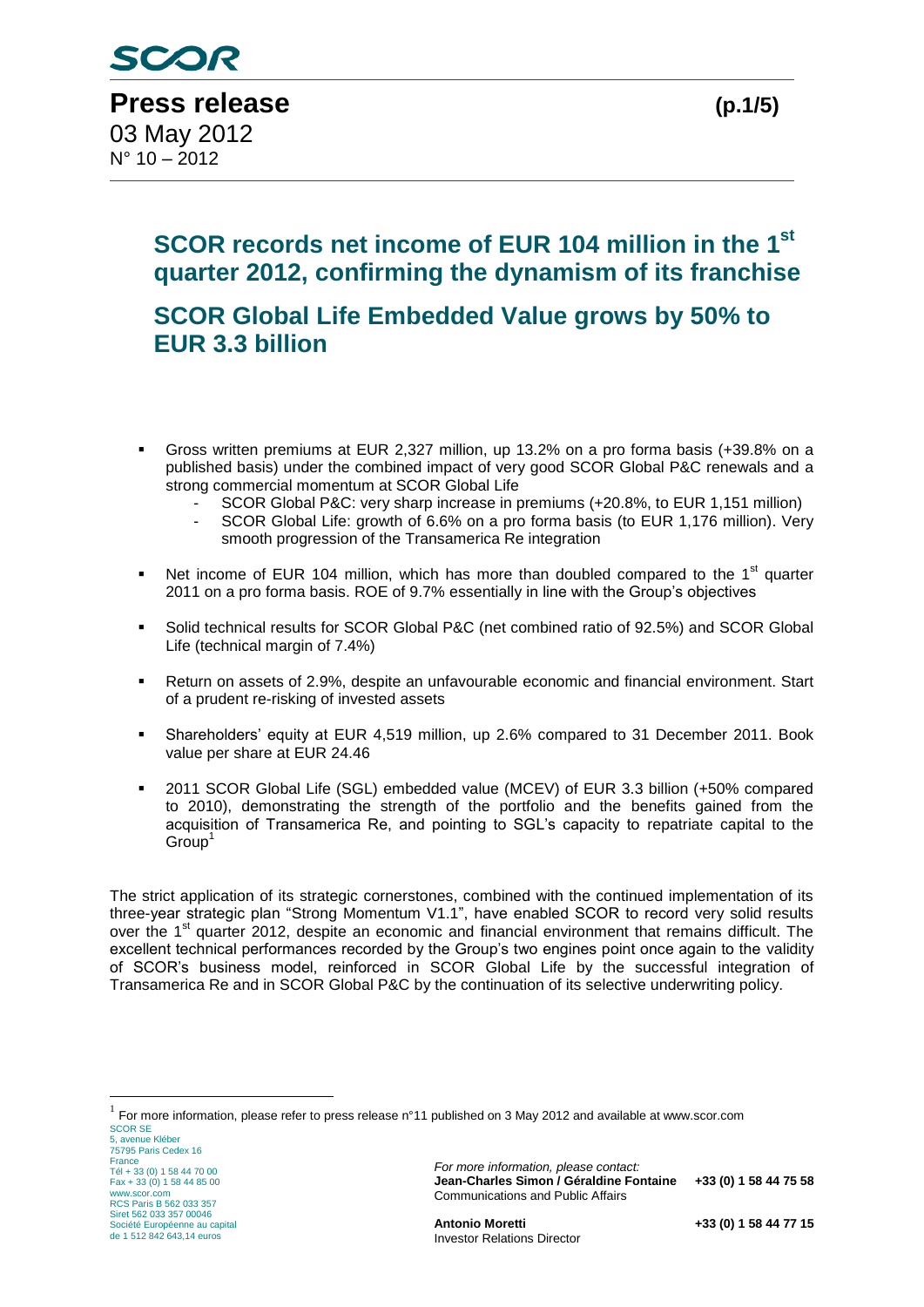

**Denis Kessler, Chairman & CEO of SCOR**, comments: "*The first quarter 2012 once again confirms SCOR's ability to generate solid results, even in a disrupted economic and financial environment. The excellent renewals achieved by SCOR Global P&C in April, and the sharp increase in SCOR Global Life's Embedded Value, bear witness to the quality of the Group's strong technical fundamentals. These results, along with the Group's recent rating upgrade by Fitch (A+) and AM Best (ICR to "a+"), strengthen SCOR's position among the global leaders of the reinsurance industry even further. The Group is actively continuing to implement the strategic objectives set out in its plan Strong Momentum V1.1".*

#### **Combining growth and technical profitability, SCOR Global P&C's (SGPC) results are perfectly in line with the objectives of "Strong Momentum V1.1"**

SGPC records a very positive first quarter 2012, with gross written premium growth of +20.8% (+17.2% at constant exchange rates) to EUR 1,151 million, compared to EUR 953 million for the same period in 2011. This increase in premium income is due to the strong growth dynamic observed during the renewals in April and July of 2011, which recorded rises in the volume of underwritten business of 13% and 22% respectively. This dynamic generates a seasonality on premium income, but does not alter the growth projections over the year, which remain at around 9% as set out in the Group's threeyear strategic plan.

Over the 1<sup>st</sup> quarter 2012, SGCP produces an excellent net combined ratio of 92.5%, notably thanks to:

- a net loss ratio (excluding natural catastrophes) of 59.6%, in line with the objective of 60% set out in the strategic plan SM V1.1,
- a net natural catastrophe loss ratio of 3.7 %, mainly generated by the addition of EUR 28 million to the total estimated cost of the floods in Thailand.

Based on a net natural catastrophe loss ratio of 6%, the normalised net combined ratio would be at the bottom of the range targeted by the SM V1.1 plan, at 94.8%.

The quality of the  $1<sup>st</sup>$  quarter 2012 results and the renewals at the first two key dates of the year (1) January and 1 April) put SGPC firmly on the right track for 2012.

#### **SCOR Global Life records solid technical results in the 1 st quarter 2012, thereby confirming the relevance of its strategic decision to focus its portfolio on biometric risks**

In the 1<sup>st</sup> quarter 2012, SCOR Global Life (SGL) gross written premiums reach EUR 1,176 million, up by 6.6% compared to the first quarter of 2011 on a pro forma basis (+3.0% at constant exchange rates). The SGL technical margin stands at 7.4%, in line with the objective of 7.5% set out in the strategic plan Strong Momentum V1.1, and higher than the pro forma technical margin of the  $1<sup>st</sup>$ quarter 2011, after the deduction of 2 percentage points of non-recurring items relating to the reserve release on the GMDB portfolio in run-off. This performance thus confirms the Group's strategic decision to focus on biometric risks with low sensitivity to the financial markets, which has been strengthened by the successful acquisition of Transamerica Re's mortality portfolio.

SGL's activities were sustained throughout the quarter, by significant increases in its business volume in emerging markets, mainly in Latin America and in Asia - Australia mainly thanks to the acquisition of the Transamerica Re books, as well as in mature markets like the United Kingdom, Canada, France

SCOR SE 5, avenue Kléber 75795 Paris Cedex 16 France Tél + 33 (0) 1 58 44 70 00 Fax + 33 (0) 1 58 44 85 00 www.scor.com RCS Paris B 562 033 357 Siret 562 033 357 00046 Société Européenne au capital de 1 512 842 643,14 euros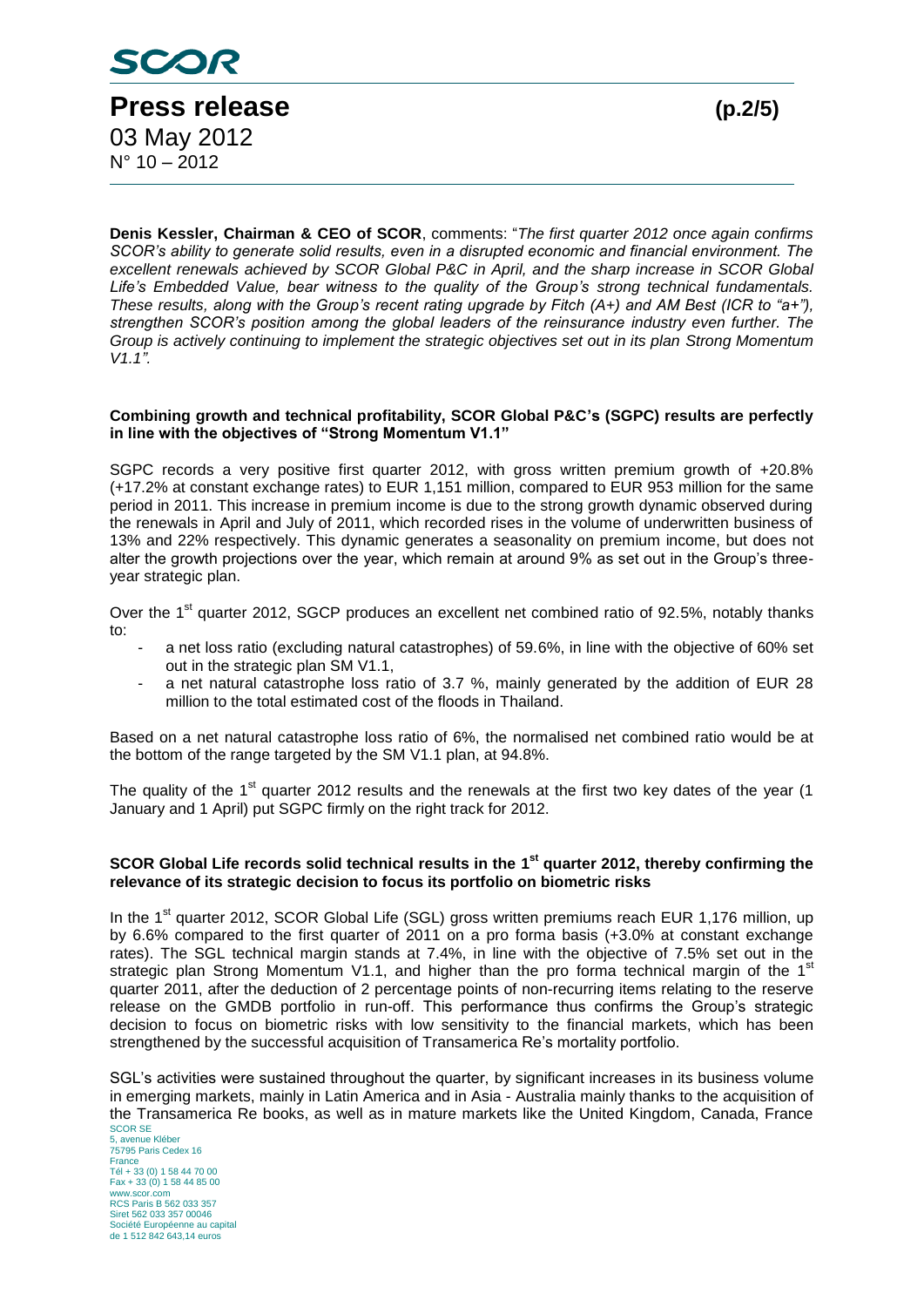

and Germany, where growth, although less pronounced, remains in double figures. SGL also records sharp increases in disability, financing, critical illness and health, whilst maintaining steady growth (+5%) in traditional Life reinsurance. The Group's Life reinsurance business continues its dynamic policy of development and diversification through new business production (+14% compared to the 1st quarter 2011 on a pro forma basis) in France, Asia-Pacific, the Middle East and Northern Europe.

At the end of 2011, SGL presents excellent Market Consistent Embedded Value (MCEV) figures of EUR 3.3 billion (EUR 18,0 per share), demonstrating once again the profitable growth of SGL's franchise and its long-term capacity for value creation. This excellent MCEV result, increased by 50% compared to 2010, confirms the solidity of SGL's business portfolio and the benefits gained through the acquisition of Transamerica Re, while affirming SGL's ability to generate excess free cash flow, with EUR 181 million repatriated to the Group of which EUR 140 million dividends paid to SCOR SE. The value not recognized under IFRS increases to EUR 1,020 million from the 2010 amount of EUR 517 million, driven by the gain on purchase from the Transamerica Re's mortality portfolio of EUR 414 million on a MCEV basis, almost four times higher than the already solid gain on purchase published in the Q4 2011 accounts on IFRS standard (EUR 114 million).

#### **SCOR Global Investments (SGI), which records a return on investments of 2.9% over the first quarter 2012, despite a difficult economic and financial environment, has started to prudently re-risk its invested assets**

In an economic and financial context that remains challenging, SGI has continued its so-called "rollover" strategy, which consists of maintaining a relatively short duration of the fixed income portfolio and generating recurring cash flows, whilst actively managing its asset portfolio. At 31 March 2012, expected cash flows on the fixed income portfolio over the next 24 months stand at EUR 5.0 billion (including cash and short-term investments), the duration of the fixed income portfolio having been kept relatively short at 2.9 years (excluding cash).

Since the beginning of 2012, after several months of the deliberate and tactical accumulation of cash and short-term investments, SGI has started to prudently re-risk its invested assets. Cash and shortterm investments have thus been reduced by EUR 695 million (-6 points), standing at EUR 2,355 million at 31 March 2012 compared to EUR 3,050 million at 31 December 2011. The invested assets portfolio has been mainly reinvested in covered bonds and agency MBS (+3 points) as well as in corporate bonds (+3 points). The high quality fixed income portfolio, with an average rating AA- (including short-term investments), still has no exposure to the sovereign debt of Greece, Ireland, Italy, Portugal or Spain, or to the debts issued by US states and municipalities.

Over the 1<sup>st</sup> quarter 2012, the invested assets portfolio generates a financial contribution of EUR 92 million, representing a return on invested assets of 2.9% compared to 3.7% for the whole year 2011. The active management policy practised by SGI has enabled the Group to record EUR 29 million of realised capital gains in the first three months of 2012. The Group has rigorously applied an unchanged impairment policy to its investment portfolio, for a total amount of EUR 6 million in the first quarter 2012. Taking account of funds withheld by cedants, the net rate of return on investments is 2.6% over the period, unchanged in relation to the whole of 2011.

Invested assets (excluding funds withheld by cedants) stand at EUR 13,100 million at 31 March 2012, composed as follows: 8% cash, 81% fixed income (of which 10% are short-term investments), 5% equities, 4% real estate and 2% other investments. Total investments stand at EUR 21,402 million at 31 March 2012, compared to EUR 21,053 million at 31 December 2011.

SCOR SE 5, avenue Kléber 75795 Paris Cedex 16 France Tél + 33 (0) 1 58 44 70 00 Fax + 33 (0) 1 58 44 85 00 www.scor.com RCS Paris B 562 033 357 Siret 562 033 357 00046 Société Européenne au capital de 1 512 842 643,14 euros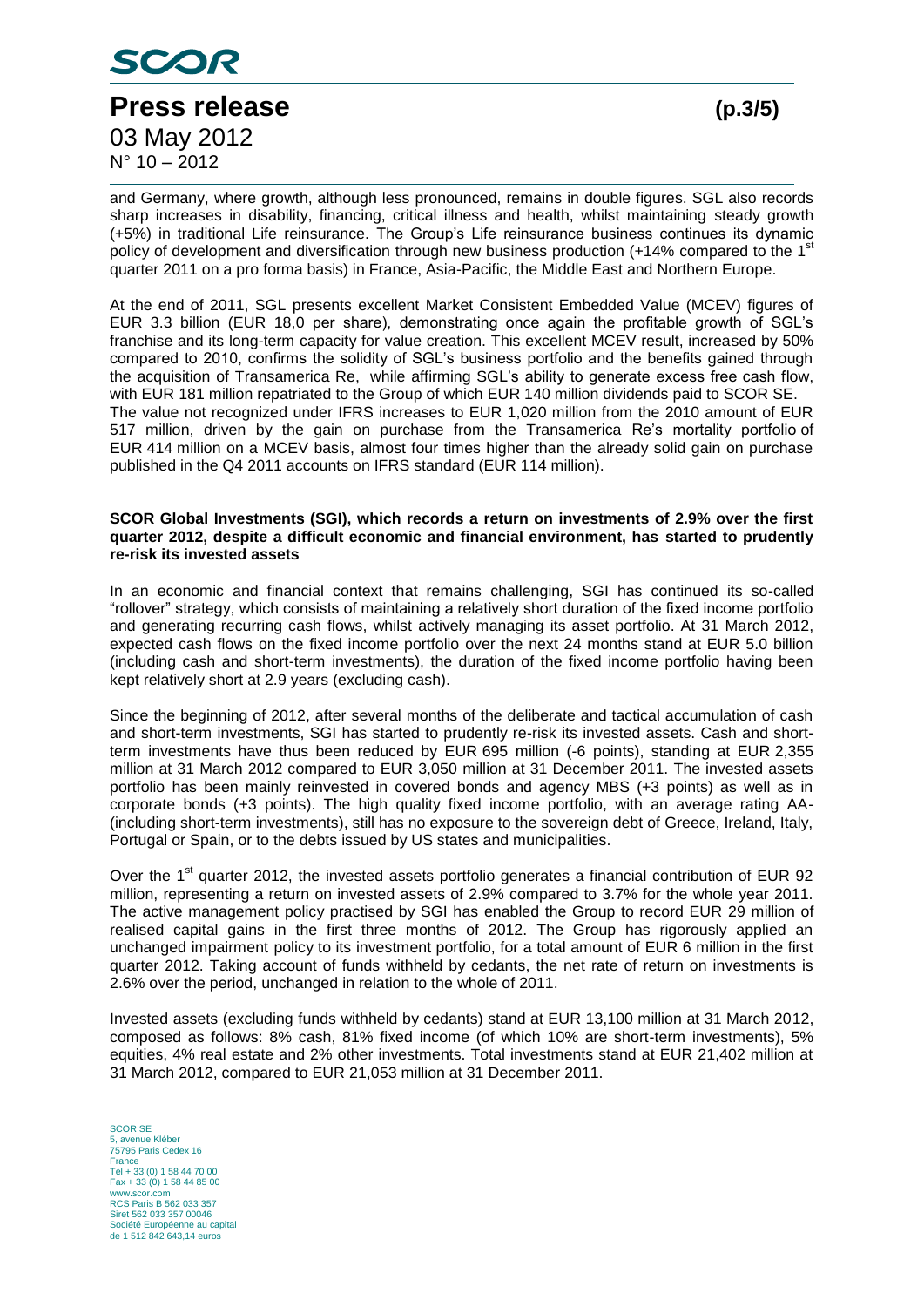

**In the first quarter 2012 results presentation and in this press release, two sets of financial data are used, published accounts & pro-forma information:**

**\***

**\* \***

### **1. Audited published annual accounts 2011**

 Audited published annual accounts are prepared reflecting Transamerica Re from the acquisition date, i.e. 144 days (09/08-31/12) of full Transamerica Re consolidation

#### **2. Unaudited pro-forma information: Full-Year 2011 information & quarterly information**

- Following IFRS 3 guidance an acquirer shall disclose information that enables users of its financial statements to evaluate the nature and financial impact of business combinations that were effected during the period.
- The unaudited pro-forma financial information as of 31 December 2011 is presented to illustrate the effect on the Group's income statement of the Transamerica Re acquisition as if the acquisition had taken place on 1 January 2011. Disclosure of pro-forma gross written premiums and pro-forma net income is included in 2011 "*Document de référence*".
- The same approach is used for unaudited quarterly information

| . ac ity rights (in continuusity |                                                |                                                |                  |                                                |                  |  |  |  |  |
|----------------------------------|------------------------------------------------|------------------------------------------------|------------------|------------------------------------------------|------------------|--|--|--|--|
|                                  | 2012<br>1 <sup>st</sup> quarter<br>(unaudited) | 2011<br>1 <sup>st</sup> quarter<br>(unaudited) | Variation<br>(%) | 2011<br>1 <sup>st</sup> quarter<br>(pro-forma) | Variation<br>(%) |  |  |  |  |
| Gross written premiums           | 2.327                                          | 1,665                                          | 39.8%            | 2,056                                          | 13.2%            |  |  |  |  |
| P&C gross written premiums       | 1,151                                          | 953                                            | 20.8%            | 953                                            | 20.8%            |  |  |  |  |
| Life gross written premiums      | 1,176                                          | 712                                            | 65.2%            | 1,103                                          | 6.6%             |  |  |  |  |
| Investment income                | 134                                            | 168                                            | $-19.9%$         | 179                                            | $-24.8%$         |  |  |  |  |
| Operating income                 | 159                                            | $-148$                                         |                  | -134                                           | n/a              |  |  |  |  |
| Net income                       | 104                                            | -80                                            |                  | 50                                             | 108%             |  |  |  |  |
| Earnings Per Share (EUR)         | 0.56                                           | $-0.44$                                        |                  | 0.28                                           | 104.9%           |  |  |  |  |

#### **P&L Key figures (in EUR millions)**

SCOR SE 5, avenue Kléber 75795 Paris Cedex 16 France Tél + 33 (0) 1 58 44 70 00 Fax + 33 (0) 1 58 44 85 00 www.scor.com RCS Paris B 562 033 357 Siret 562 033 357 00046 Société Européenne au capital de 1 512 842 643,14 euros